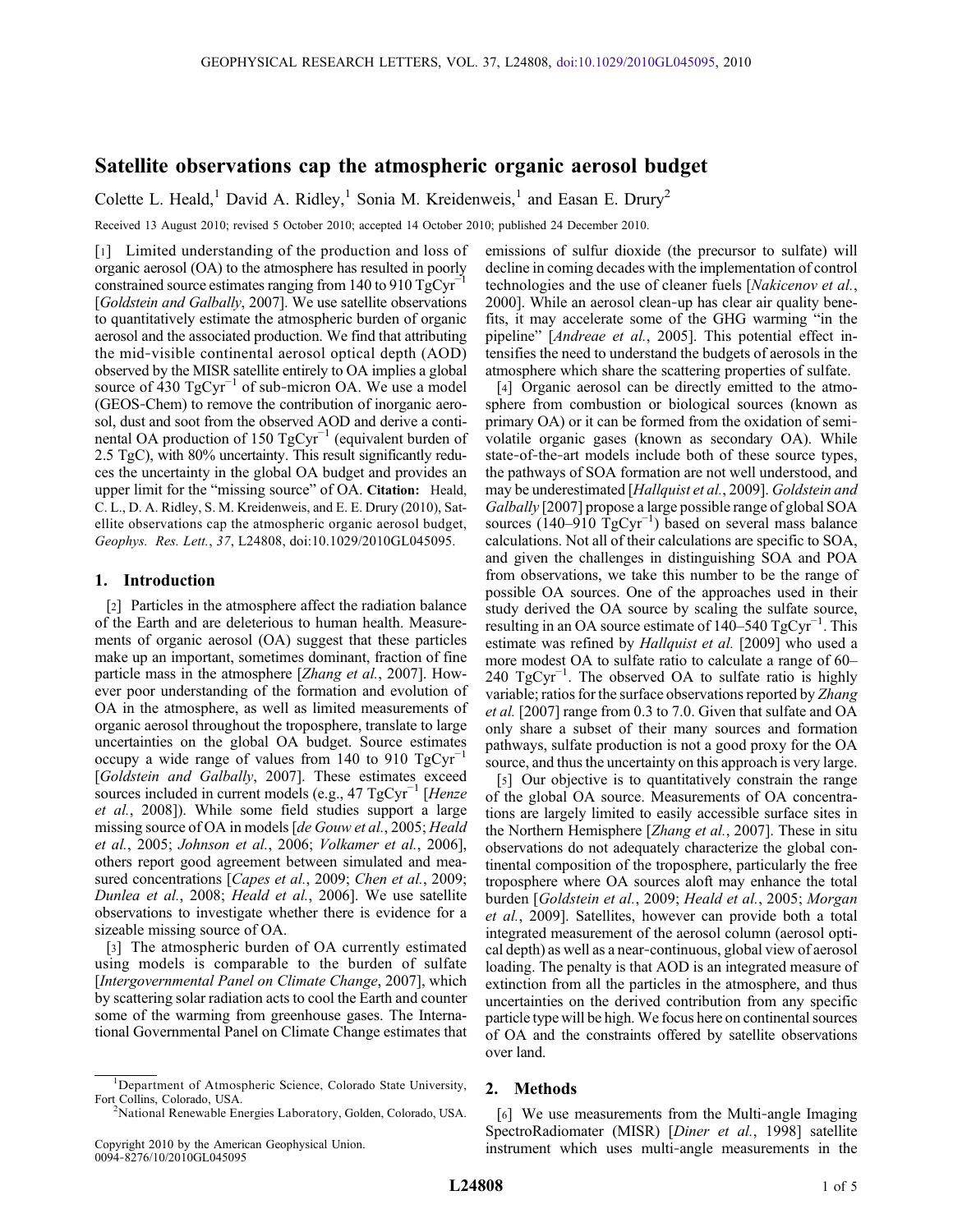

Figure 1. Total aerosol optical depth for (left) winter and (right) summer 2008 as (a) measured by MISR at 555 nm and (b) simulated by the GEOS‐Chem model at 550 nm (without OA) as sampled for the MISR overpass (AERONET ground‐ based sunphotometer network observations at 550 nm overlayed in Figure 1a). (c) The difference and (d) the inverted surface concentrations when assuming a constant mixing ratio profile.

visible to near‐IR to retrieve AOD. Observations shown here correspond to the 2008 Level 3, version 15, daily AOD product at 555 nm and are re‐gridded to seasonal means at  $2^{\circ} \times 2.5^{\circ}$  spatial resolution. Figure 1 shows a comparison of winter and summer mean continental AOD reported by MISR with the AERONET network of sunphotometer sites [Holben et al., 1998] and the GEOS-Chem global chemical transport model, excluding OA. AERONET observations shown here are seasonal means, sampled to coincident with the MISR local overpass time, of the Level 2 (quality assured) 2008 data, interpolated to 550 nm. We use v8‐02‐04 of the GEOS‐Chem model (www.geos‐chem.org) driven by GEOS‐5 meteorology for the year 2008. The GEOS‐Chem coupled aerosol-oxidant simulation includes  $H_2SO_4$ -HNO<sub>3</sub>-NH<sub>3</sub> aerosol thermodynamics coupled to an ozone‐NOx‐hydrocarbon‐ aerosol chemical mechanism [Park et al., 2004]. The model scheme also includes black carbon [Park et al., 2003], sea salt aerosol (fine and coarse) [Alexander et al., 2005], and soil dust [Fairlie et al., 2007]. All aerosols are treated as externally mixed with log‐normal size distributions and mass extinction efficiencies are calculated as a function of relative humidity as described by Martin et al. [2003]. Aerosol optical

properties (including refractive indices and aerosol growth factors) employed here are based on the Global Aerosol Data Set (GADS) [Kopke et al., 1997] with modifications to the size distribution from Drury et al. [2010] based on field observations (Figure S1 of the auxiliary material shows the mass extinction efficiencies used for continental aerosol at 550 nm).<sup>1</sup> The model simulation is sampled for the MISR overpass time (∼10:30am) and location in Figure 1. This comparison confirms a widespread underestimate of continental AOD in the model which spans both urban and remote environments. Previous evaluation of speciated aerosol concentrations suggests that the GEOS‐Chem model provides a robust description of aerosol concentrations (other than OA) [Drury et al., 2010; Fairlie et al., 2007; Park et al., 2004, 2005]. Regions which are overestimated in the model (Figure 1) are generally associated with dust (or dust transport), in common with many models [*Kinne et al.*, 2006]. We use MISR AOD observations to constrain the global OA budget; comparisons with AERONET and MODIS are shown in Supplementary

<sup>1</sup> Auxiliary materials are available in the HTML. doi:10.1029/ 2010GL045095.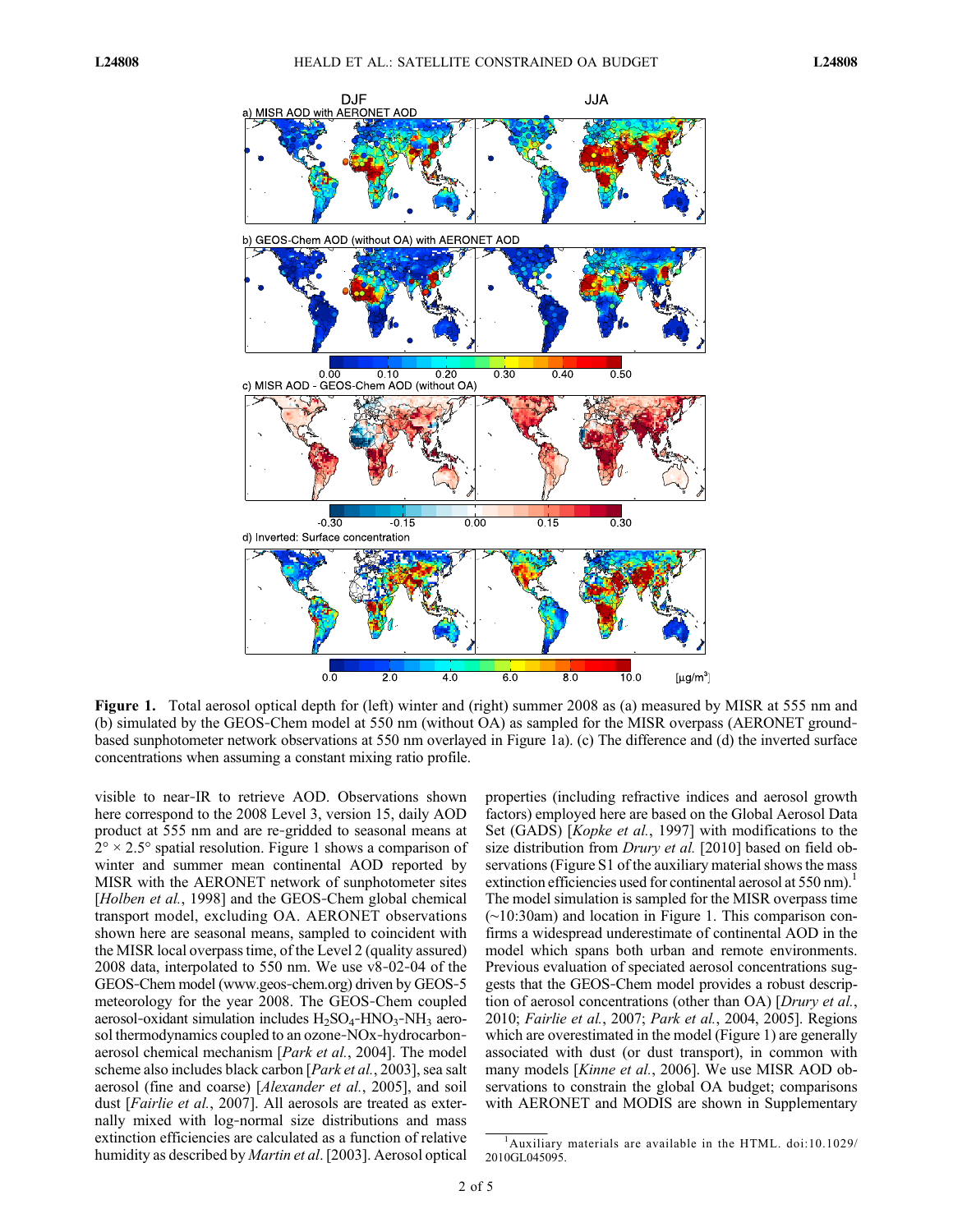Table 1. Uncertainty, Estimated 95% Confidence Intervals, in Inferred Organic Aerosol Source

| Factors                                                                                                             | Uncertainty   |
|---------------------------------------------------------------------------------------------------------------------|---------------|
| Aerosol optical properties                                                                                          | 50%           |
| Size parameters                                                                                                     | 20%           |
| Refractive indices                                                                                                  | 10%           |
| Aerosol water uptake (growth factor)<br>Relative humidity (assuming 5%<br>uncertainty in GEOS-5 fields)             | $6\%^{\rm a}$ |
| Conversion from burden to source<br>Aerosol lifetime (including effects<br>of vertical profile and export fraction) | 50%           |
| Global budget of "other" aerosols<br>simulated in GEOS-Chem                                                         | 25%           |
| MISR AOD measurements                                                                                               | 10%           |
| Total Uncertainty (added in quadrature)                                                                             | 80%           |

<sup>a</sup>Unless RH > 90% in which case uncertainty is significantly large (∼50%)

Materials (Figures S2–S4). A detailed error analysis follows these estimates.

[7] AOD is related to the mass concentration profile  $(M(z))$ via the mass extinction efficiency  $(\alpha)$ :

$$
AOD = \int_{0}^{z_{top}} \alpha(RH(z))M(z)dz
$$
 (1)

The dependence of the mass extinction efficiency on relative humidity reflects aerosol uptake of water. To invert observed AOD for atmospheric burden, we start with a uniform 1  $\mu$ gsm<sup>-3</sup> tropospheric profile of OA (at Standard Temperature and Pressure, uniform in mixing ratio) and using relative humidity from the GEOS‐5 re‐analysis product, apply the appropriate  $\alpha$  to estimate seasonal mean maps of the associated AOD for every grid box. These AOD are scaled to match the MISR observations, and from this an OA burden is derived. This burden is translated to a source estimate by assuming a 6 day lifetime for atmospheric OA, consistent with the mean OA lifetime simulated by *Henze et al.* [2008]. We use seasonal maps to ensure the most complete global coverage. The optical properties used here (see Figure S1) are for sub‐micron OA. Coarse OA, such as large primary biological aerosol particles (PBAP), is significantly less optically effective in the mid‐visible, and is therefore not included in the budget estimated here. This may overestimate the contribution of sub‐micron OA in localized regions of high coarse PBAP loading.

### 3. Results

[8] If we assume that OA makes up the entire AOD and invert for the burden implied by the continental MISR observations, we estimate a source of 215  $TgCyr^{-1}$ . This source must be doubled to account for the continental OA exported in outflow (based on a GEOS‐Chem model estimate that 40– 60% of OA is exported over the ocean). The continental OA burden required to account for the AOD observed by MISR is therefore estimated at a maximum of 7.0 TgC (associated source of 430  $TgCyr^{-1}$ ). This reduces the likely range of OA sources by more than half.

[9] This estimate neglects the known presence of other aerosols such as dust, sulfate and soot in the atmosphere. To

refine this assessment, we invert the seasonal difference between MISR observed AOD and the simulated total AOD in the GEOS‐Chem model (excluding OA). This assumes that all the negative bias in the model simulation can be attributed to OA sources. Scaling to account for outflow, the OA source required to explain the observed‐modeled AOD discrepancy is 210 TgCyr<sup> $^{-1}$ </sup>. The inverted concentrations are shown in Figure 1d. The geographical distribution of this inverted OA is illustrative, and represents a maximum potential OA for all locations, given that poor model representation of other particle types would be mistakenly ascribed to OA here. In particular, model underestimates of summertime AOD over Northern Africa and the Middle East can most likely be attributed to underestimated dust sources, and not organics. Removing these regions (0–35°N, 20°W– 50°E) from the inversion, the source is further reduced to  $170 \text{ TgCyr}^{-1}$ .

[10] A uniform vertical mixing ratio of OA was specified for simplicity when inverting the AOD. Such a profile seems unlikely given the efficient removal of OA in precipitating air masses, however additional production aloft may provide a compensatory source. There are few constraints on the vertical profile of OA in the atmosphere [*Capes et al.*, 2009; DeCarlo et al., 2008; Dunlea et al., 2008; Heald et al., 2005, 2006; Morgan et al., 2009]. For the purpose of calculating the OA budget we therefore invoke an intermediate vertical distribution: an exponentially decreasing profile characterized by the scale height of the atmosphere. When the same mass in the uniform profile is re‐distributed to such a shape the global mean AOD increases by 15% due to additional water uptake near the surface. As a result, 15% less mass would be required to match the MISR observations. Our optimized continental OA source therefore totals 150  $TgCyr^{-1}$  (equivalent atmospheric burden of 2.5 TgC).

[11] Surface concentrations of OA are not well constrained by this assessment of the global burden, given the uncertainty in the vertical distribution of OA at each location. For example, the vertical distribution described above implies surface concentrations double the values shown in Figure 1d. Indeed, we have argued that surface concentrations do not provide a strong constraint on the global OA budget, and thus the converse must also be true. As a result, comparison with a suite of surface OA measurements only confirms that the OA source is likely to be higher than current model sources  $(47 \text{ TgCyr}^{-1})$  and less than the OA estimated when the entire AOD is inverted (430  $TgCyr^{-1}$ ) (Figure S5 of the auxiliary material).

# 4. Uncertainties

[12] Using AOD to constrain the OA source implies substantial uncertainties on the derived budget. Table 1 summarizes the factors contributing to these uncertainties (estimated 95% confidence intervals). The most important factors are the OA optical properties used to convert from AOD to mass and the OA lifetime assessed to convert the burden to a global source.

[13] Our production estimates are based on an intermediate OA lifetime of 6 days, with a likely range of 4–8 days translating to a 50% uncertainty. The uncertainty associated with the assumed vertical profile and the fraction of OA exported are estimated at 15% and 20%, however these factors are all coupled with the OA lifetime and are to some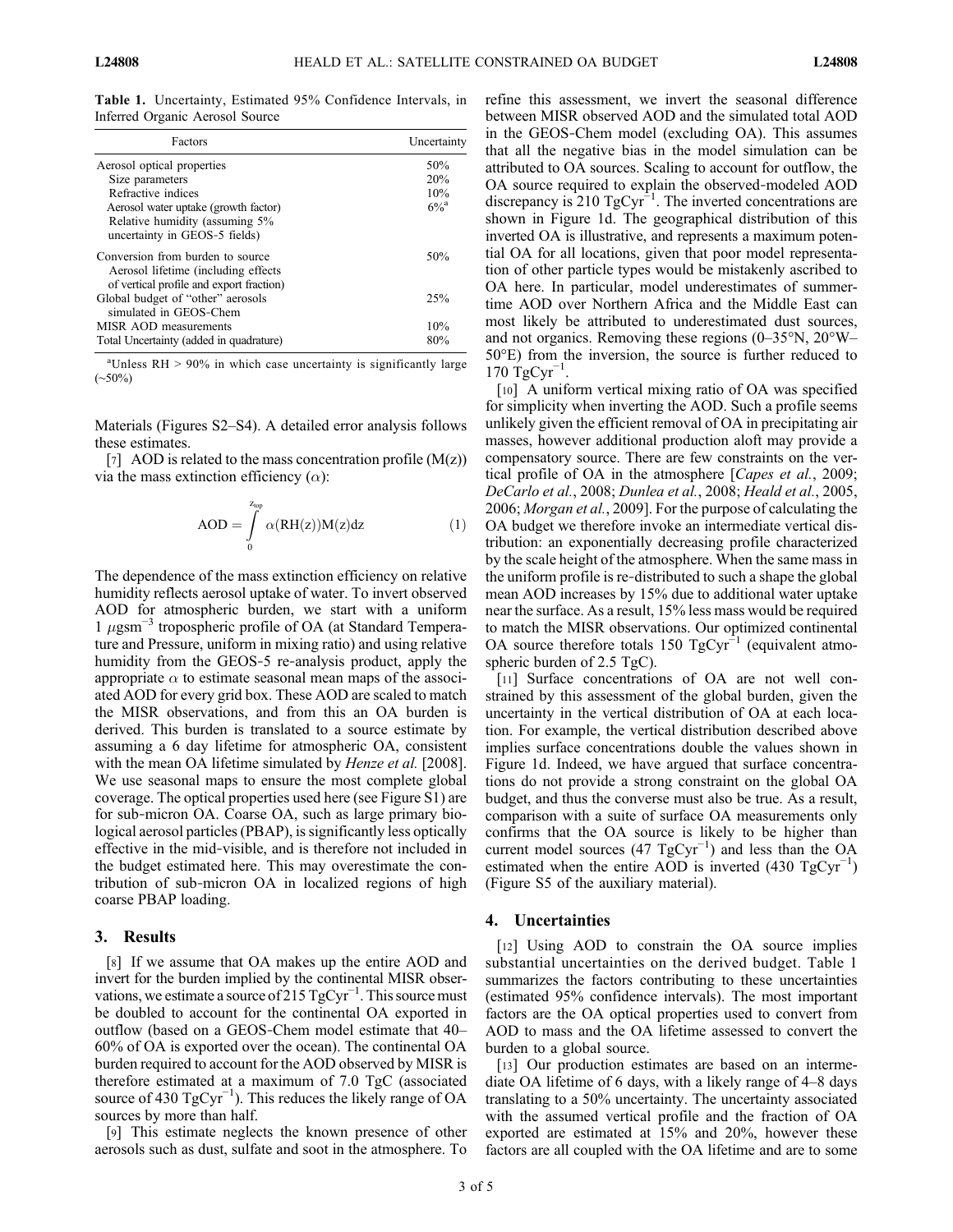

Figure 2. Continental OA source estimates derived here compared with the estimates of Goldstein and Galbally [2007]. Seasonality of the estimated burden is shown in the inset.

degree, mitigating. For example, a greater fraction of aerosol aloft would require an increase in the source for the same observed AOD, but would be associated with a longer aerosol lifetime, which would imply a decreased source, as well as a larger fraction of exported aerosol, which would imply an increased source. Thus, we assume that the 50% uncertainty on lifetime incorporates the uncertainty in the vertical profile and export fractions.

[14] Figure S6 shows the sensitivity of the mass extinction efficiency of OA at 550 nm to assumed size and optical properties calculated using Mie code. The optical properties are most sensitive to the size of the aerosol, with an associated uncertainty of 50%. To test the sensitivity of our AOD calculations to assumed refractive index we use a series of literature values for dry refractive index for OA, and calculate refractive indices at higher relative humidities following volume mixing rules [Stelson, 1990]. These dry refractive indices include values suggested by Jacobson [2005] and used in the GOCART model [Chin et al., 2002]. We also test the difference in mass extinction efficiency produced when the dry refractive indices determined for several types of HULIS [Dinar et al., 2008] or Suwannee River Fulvic Acid [*Lang-Yona et al.,* 2009] are employed. The calculated mass extinction efficiencies all fall within 20% of our standard values. Note that uncertainty associated with the organic refractive index is highest at low relative humidity, where organic material makes up more of the aerosol mass. The OA growth factor (GF= $D_{wet}/D_{drv}$ ) at 90% used here (1.6) is less than typical values for sulfate  $(1.7–1.8)$ , higher than environments characterized by biomass burning (1.2–1.3), and at the higher end of GF observed in rural environments [Swietlicki et al., 2008] and is thus likely representative of well-aged OA. Given uncertainties regarding how mixing state and organic composition may affect the water uptake of organic aerosol, we estimate a 20% uncertainty in GF. We use volume mixing rules [Stelson, 1990] to calculate the resulting changes in refractive indices, and use these together with changes in size to calculate that the uncertainty in mass extinction efficiency due to the uptake in water is less than 10%. Uncertainties in relative humidity (estimated at 5%) translate to modest uncertainties in extinction efficiency for

most continental regions, but can rival the uncertainty associated with optics and lifetime in very humid regions.

[15] The MISR AOD retrieval has a 20% uncertainty on individual observations [Kahn et al., 2005]. We expect uncertainties to be considerably lower for the seasonal averages used here, and estimate this at 10%. We note that satellite observations of AOD are clear-sky only. This may underestimate the total OA burden if a significant fraction is found in‐cloud, for example, due to aqueous phase production, or in the case where persistent clouds coincide with peak OA over a particular region and season. Finally, we assess a 25% uncertainty in the global seasonal AOD calculated for inorganics, dust and soot in the GEOS‐Chem model. This is consistent with the total AOD diversity for the sum of these species estimated for the suite of models in the AEROCOM intercomparison [Kinne et al., 2006]. Note that uncertainties on the simulated AOD may be higher for specific locations or days.

[16] As a result of all these factors, we assess a likely maximum of 150 TgCyr<sup>-1</sup> continental OA source with an 80% uncertainty. The uncertainty on the derived burden is slightly lower (60%) as aerosol lifetime plays a limited role on this estimation.

# 5. Conclusions

[17] Despite large uncertainties, we show that the OA budget can be usefully constrained based on satellite observations. Figure 2 illustrates how the estimate derived here occupies the lowest values within the range of OA sources proposed by Goldstein and Galbally [2007]. While the "missing source" of OA assessed here is modest in comparison, it is a factor of two to three higher than sources included in current models. This empirical estimate cannot be used to decipher the mechanisms of OA production, however the seasonality of the inverted source (which peaks in local Spring/Summer, inset of Figure 2) hints at a relationship to biogenic activity (including summer wildfires) or enhanced photochemical activity. Attribution of this seasonality is key not only to understanding formation mechanisms, but also the broader question of what fraction of OA is natural in origin. Characterization of the aerosol composition of the global atmosphere, including the contribution from OA, is critical to our ability to predict the future radiative equilibrium of the Earth.

[18] **Acknowledgments.** This work was supported in part by NASA grant NNX08AN75G. We thank the AERONET investigators for establishing and maintaining the sites used in this investigation as well as the MISR retrieval team for providing satellite data.

#### References

- Alexander, B., R. J. Park, D. J. Jacob, Q. B. Li, R. M. Yantosca, J. Savarino, C. C. W. Lee, and M. H. Thiemens (2005), Sulfate formation in sea‐salt aerosols: Constraints from oxygen isotopes, J. Geophys. Res., 110, D10307, doi:10.1029/2004JD005659.
- Andreae, M. O., et al. (2005), Strong present‐day aerosol cooling implies a hot future, Nature, 435(7046), 1187-1190, doi:10.1038/nature03671.
- Capes, G., et al. (2009), Secondary organic aerosol from biogenic VOCs over West Africa during AMMA, Atmos. Chem. Phys., 9(12), 3841–3850, doi:10.5194/acp-9-3841-2009.
- Chen, Q., et al. (2009), Mass spectral characterization of submicron biogenic organic particles in the Amazon Basin, Geophys. Res. Lett., 36, L20806, doi:10.1029/2009GL039880.
- Chin, M., et al. (2002), Tropospheric aerosol optical thickness from the GOCART model and comparisons with satellite and Sun photometer